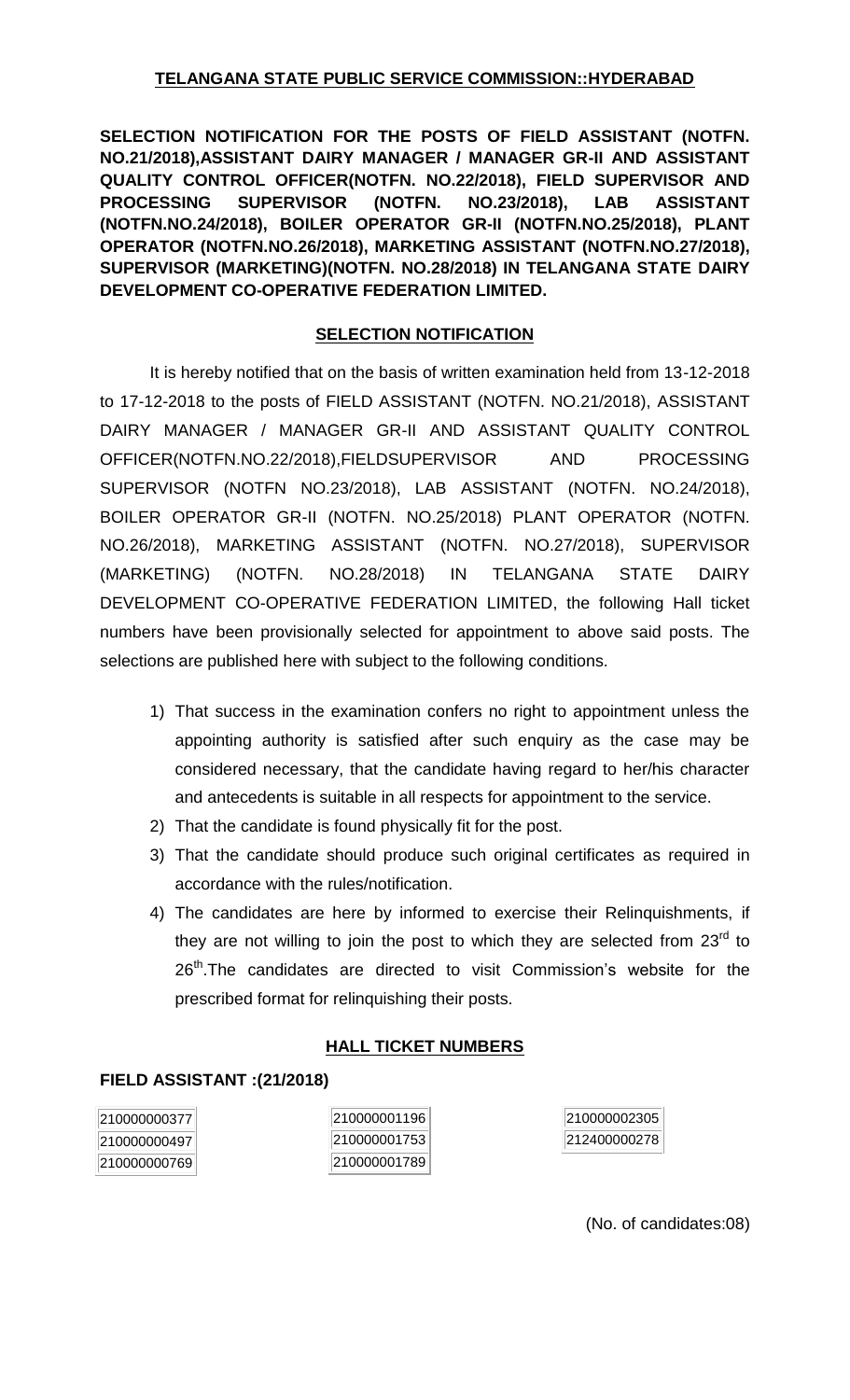#### **ASSISTANT DAIRY MANAGER / MANAGER GR-II :(22/2018)**

  (No. of candidates:05)

#### **ASSISTANT QUALITY CONTROL OFFICER :(22/2018)**

(No. of candidates:01)

#### **FIELD SUPERVISOR :( 23/2018)**

222300000086

(No. of candidates:02)

#### **PROCESSING SUPERVISOR: (23/2018)**

| 222300000006 | 222300000029 | 222300000082 |
|--------------|--------------|--------------|
| 222300000010 | 222300000065 | 222300000093 |
| 222300000022 | 222300000081 | 222300000135 |

# **LAB ASSISTANT :(24/2018)**

| 212400000168 | 240000000774 | 240000001391 | 240000001566 |
|--------------|--------------|--------------|--------------|
| 240000000588 | 240000000967 | 240000001438 |              |
| 240000000715 | 240000001318 | 240000001563 |              |

### **BOILER OPERATOR :(25/2018)**

#### **-NIL-**

(No. of candidates:00)

#### **PLANT OPERATOR :(26/2018)**

| <b>∟∪∪∪∪∪∪∪ ⊤</b> | -----------  | -----------  |
|-------------------|--------------|--------------|
| 260000000133      | 260000000515 | 260000000977 |
| 260000000248      | 260000000662 | 260000001047 |
| 260000000335      | 260000000706 | 260000001053 |

### **MARKETING ASSISTANT :(27/2018**

| 272800000040 | 272800000132 | 272800000438 |
|--------------|--------------|--------------|
| 272800000043 | 272800000356 | 272800000516 |
| 272800000091 | 272800000428 |              |

### **SUPERVISOR (MARKETING) :(28/2018)**

| 272800000043 | 272800000162 | 272800000520 |
|--------------|--------------|--------------|
| 272800000091 | 272800000356 | 280000000023 |
| 272800000132 | 272800000438 | 280000000145 |

(No. of candidates:09)

(No. of candidates:10)

(No. of candidates:10)

(No. of candidates:13)

(No. of candidates:08)